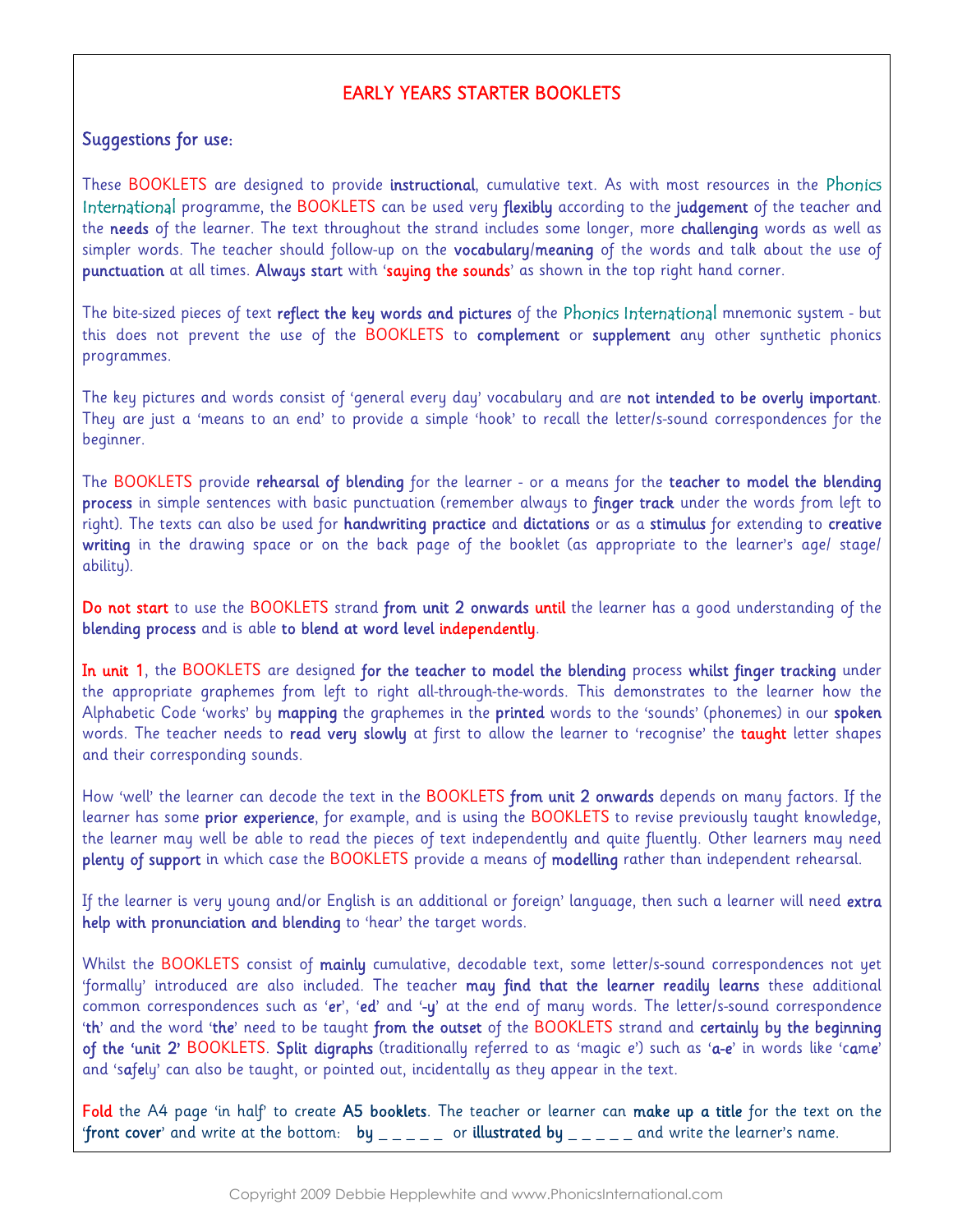|                        | <u>0<sup>4</sup> a<sub>2</sub> e<sub>2</sub> i<sub>2</sub> U<sub>2</sub> U<sub>2</sub> ee</u>                        |
|------------------------|----------------------------------------------------------------------------------------------------------------------|
| $\sqrt{-n}$ a          | ea, z zz ng come                                                                                                     |
| The gong rings out     |                                                                                                                      |
| across the valley.     |                                                                                                                      |
| This is a splendid     |                                                                                                                      |
| day. People from all   |                                                                                                                      |
| the corners of the     |                                                                                                                      |
| land bring feasts to   |                                                                                                                      |
| eat. Along come the    |                                                                                                                      |
| children singing songs |                                                                                                                      |
| and longing to play.   | Finger track under the words. Blend the words to read the sentences. Write the focus letter shape/s. Draw a picture. |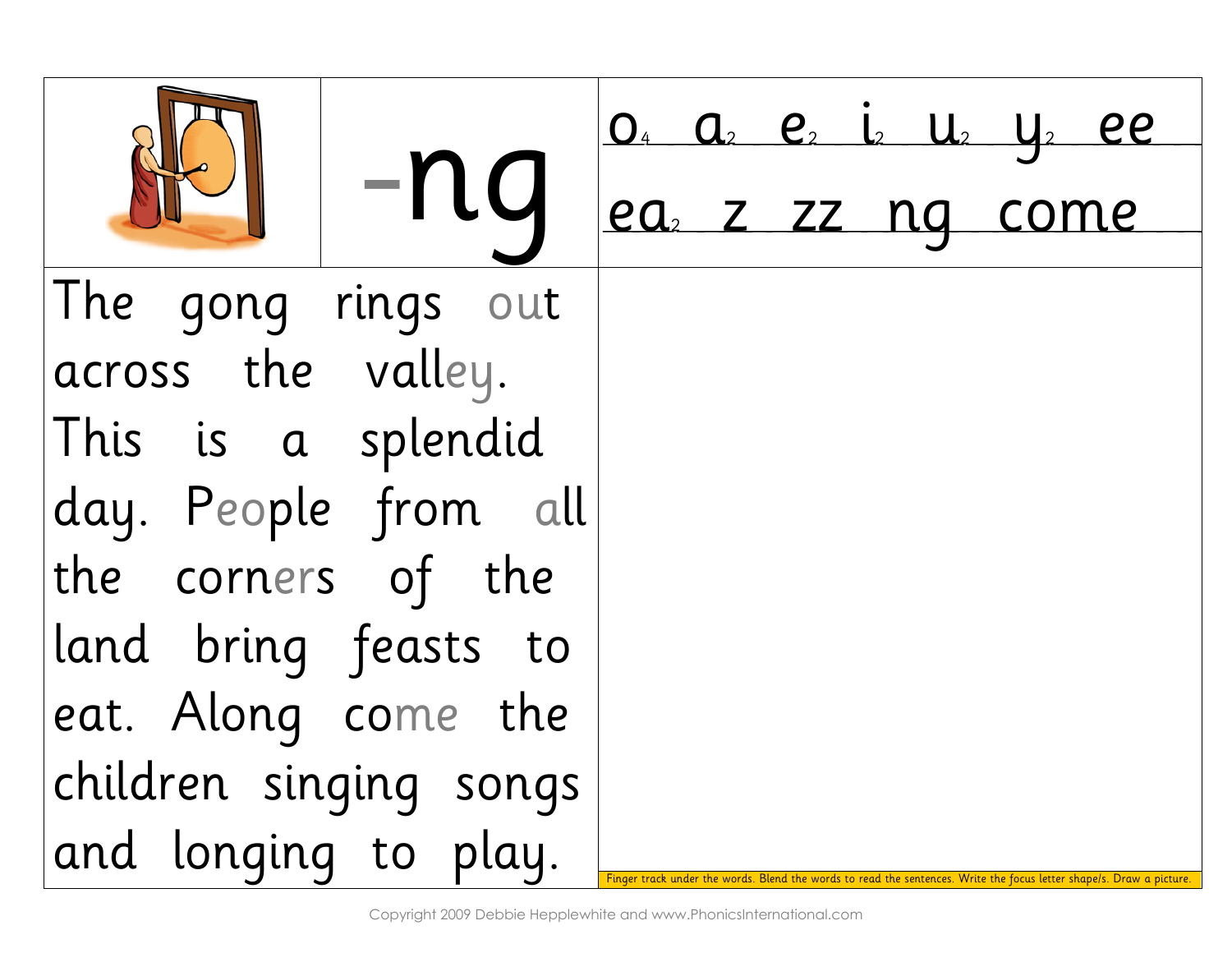|                       | $-nk \int_{ea_2}^{0_4} \frac{a_2 e_2 i_2 u_2 u_2 e_2}{2z nq n k}$ |  |                                                                             |  |
|-----------------------|-------------------------------------------------------------------|--|-----------------------------------------------------------------------------|--|
| Jacob picked up the   |                                                                   |  |                                                                             |  |
| pen and dipped it     |                                                                   |  |                                                                             |  |
| into the bottle of    |                                                                   |  |                                                                             |  |
| ink. He sank into his |                                                                   |  |                                                                             |  |
| seat and began to     |                                                                   |  |                                                                             |  |
| think. Jacob linked   |                                                                   |  |                                                                             |  |
| his own story to      |                                                                   |  |                                                                             |  |
| those his mother told |                                                                   |  |                                                                             |  |
| him long, long ago    |                                                                   |  | words to read the sentences. Write the focus letter shape/s. Draw a picture |  |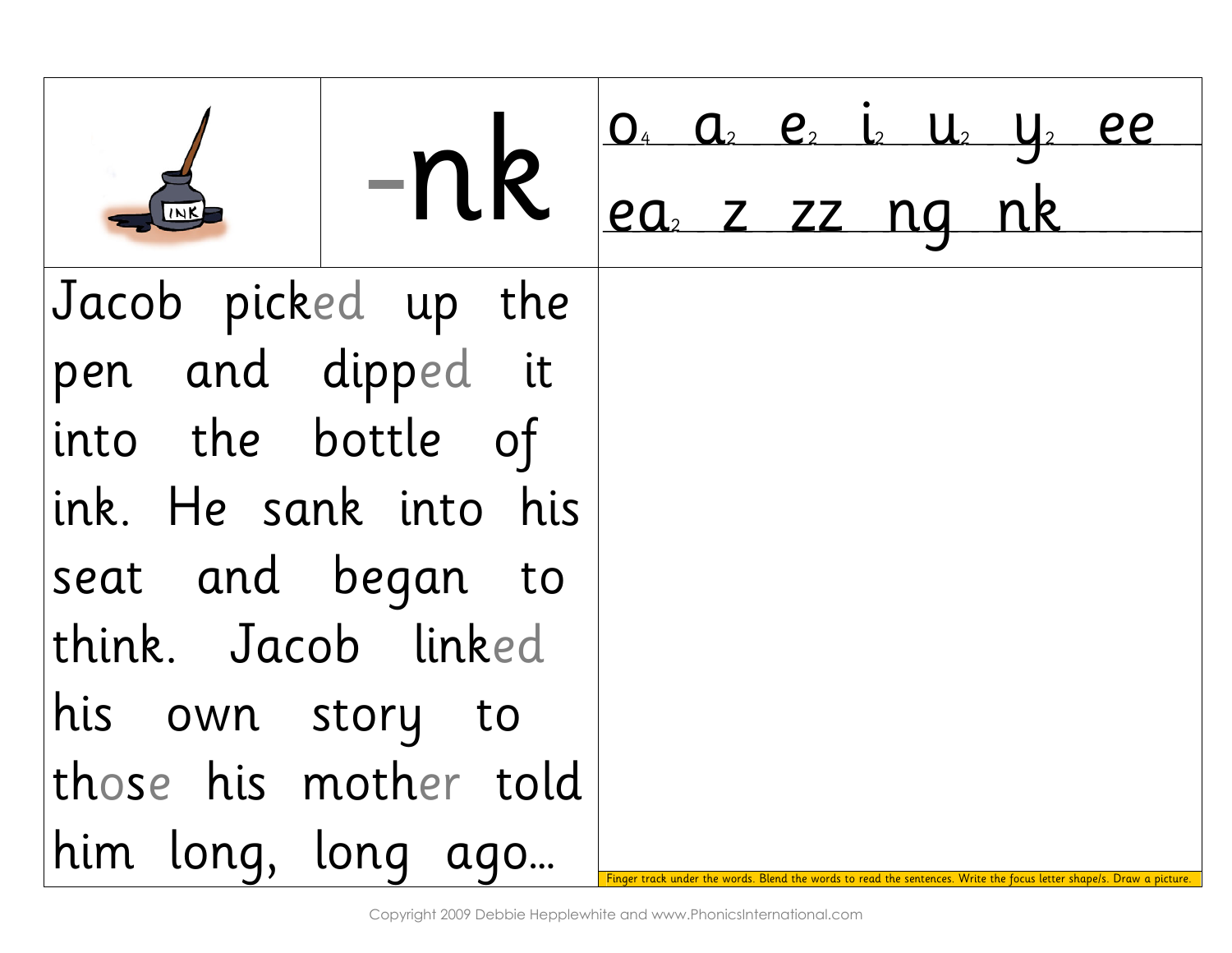|                       | $0_4$ $0_2$ $0_2$ $0_2$ $0_3$ $0_1$ $0_2$ $0_2$ $0_1$                                                                |
|-----------------------|----------------------------------------------------------------------------------------------------------------------|
|                       | ea z zz ng nk v                                                                                                      |
| Victor played sweet   |                                                                                                                      |
| violin music every    |                                                                                                                      |
| evening. His magic    |                                                                                                                      |
| bow slid smoothly     |                                                                                                                      |
| over very tightly-    |                                                                                                                      |
| strung strings.       |                                                                                                                      |
| Victor's violin music |                                                                                                                      |
| drifted into the      |                                                                                                                      |
| velvet night skies.   | Finger track under the words. Blend the words to read the sentences. Write the focus letter shape/s. Draw a picture. |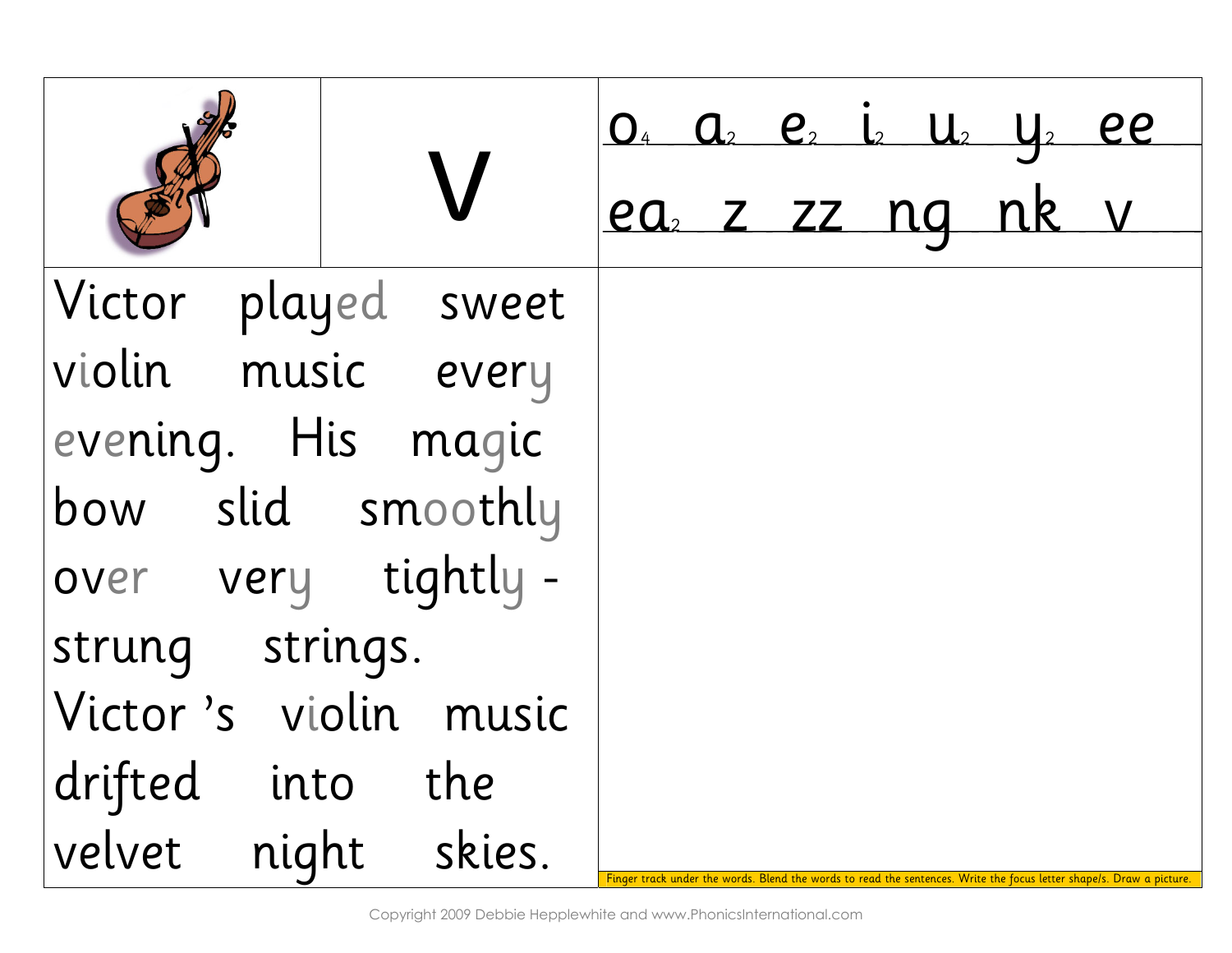| $-ve$                    | <u>0. a e i u y ee ea z</u><br>zz ng nk v ve                                                                         |
|--------------------------|----------------------------------------------------------------------------------------------------------------------|
| The white dove is        |                                                                                                                      |
| a very important         |                                                                                                                      |
| bird. It is a symbol     |                                                                                                                      |
| of peace and love        |                                                                                                                      |
| across the world.        |                                                                                                                      |
| It is often shown        |                                                                                                                      |
| $\vert$ ' in flight' and |                                                                                                                      |
| holding an olive         |                                                                                                                      |
| branch in its beak.      | Finger track under the words. Blend the words to read the sentences. Write the focus letter shape/s. Draw a picture. |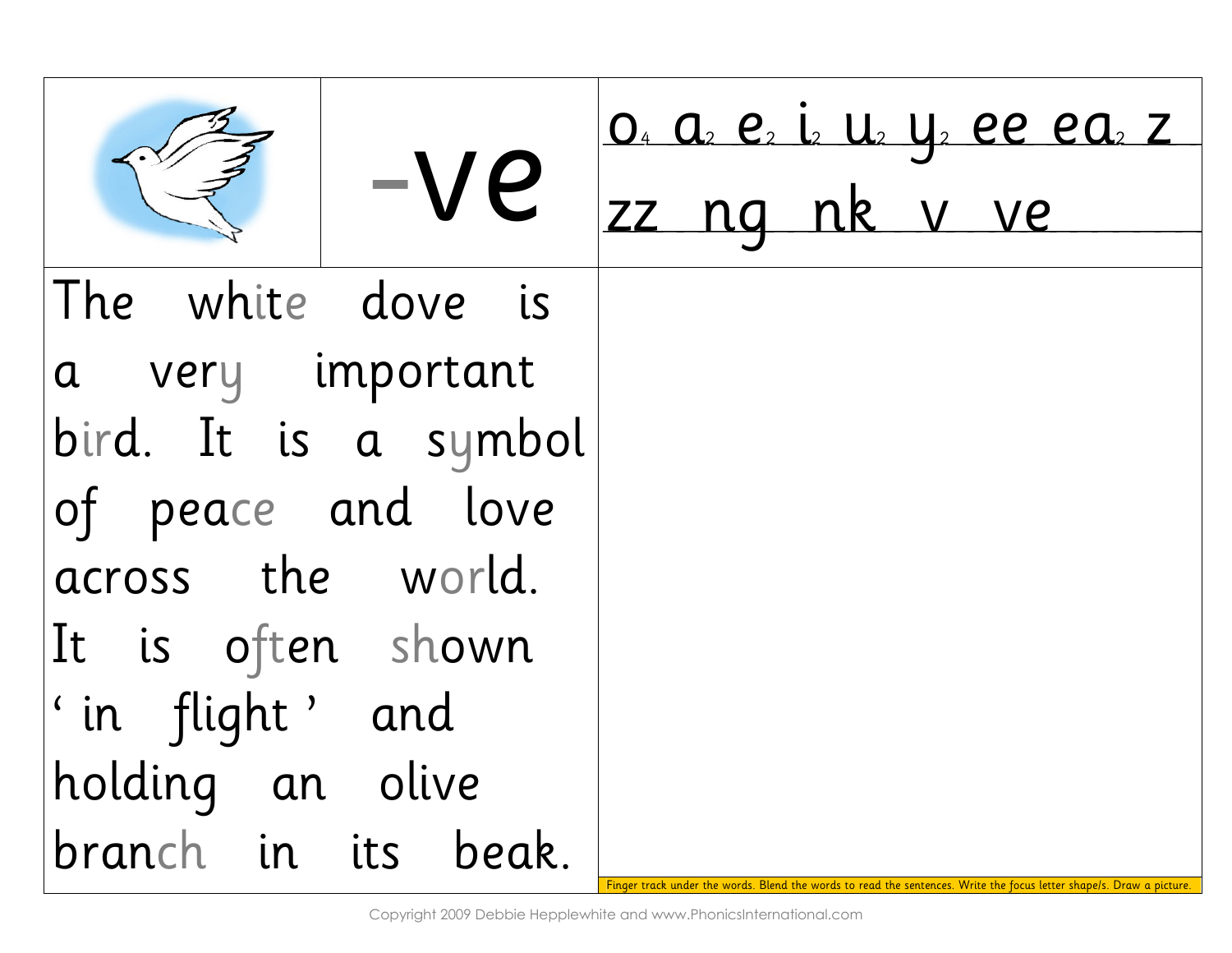|                         | OO |  | <u>0. a e i u y ee ea z</u><br>zz ng nk v ve oo                                       |  |  |
|-------------------------|----|--|---------------------------------------------------------------------------------------|--|--|
| Look at this book.      |    |  |                                                                                       |  |  |
| It is made just from    |    |  |                                                                                       |  |  |
| paper and card. It is   |    |  |                                                                                       |  |  |
| not very attractive.    |    |  |                                                                                       |  |  |
| But the words inside    |    |  |                                                                                       |  |  |
| tell wonderful stories. |    |  |                                                                                       |  |  |
| We can get fantastic    |    |  |                                                                                       |  |  |
| ideas from reading      |    |  |                                                                                       |  |  |
| lots of good books.     |    |  | Blend the words to read the sentences. Write the focus letter shape/s. Draw a picture |  |  |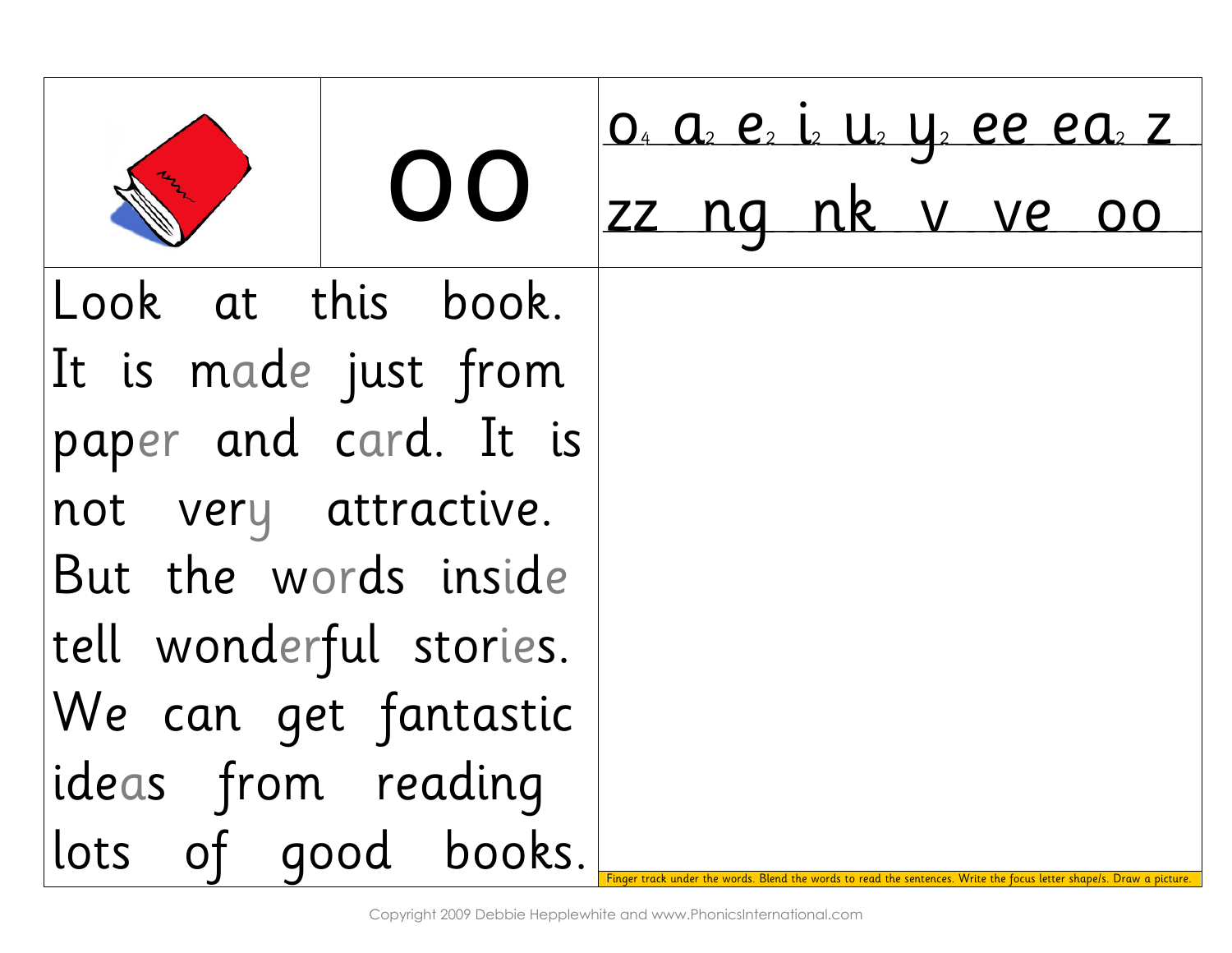|                     | OO |  | <u>0. a e i u y ee ea z</u><br>zz ng nk v ve 002 |  |                                                                                              |
|---------------------|----|--|--------------------------------------------------|--|----------------------------------------------------------------------------------------------|
| It was a cool crisp |    |  |                                                  |  |                                                                                              |
| night. The moon     |    |  |                                                  |  |                                                                                              |
| shone only slightly |    |  |                                                  |  |                                                                                              |
| above the roof      |    |  |                                                  |  |                                                                                              |
| tops. A sliver of   |    |  |                                                  |  |                                                                                              |
| light helped us to  |    |  |                                                  |  |                                                                                              |
| look for the hoof   |    |  |                                                  |  |                                                                                              |
| tracks in the snow. |    |  |                                                  |  | ords. Blend the words to read the sentences. Write the focus letter shape/s. Draw a picture. |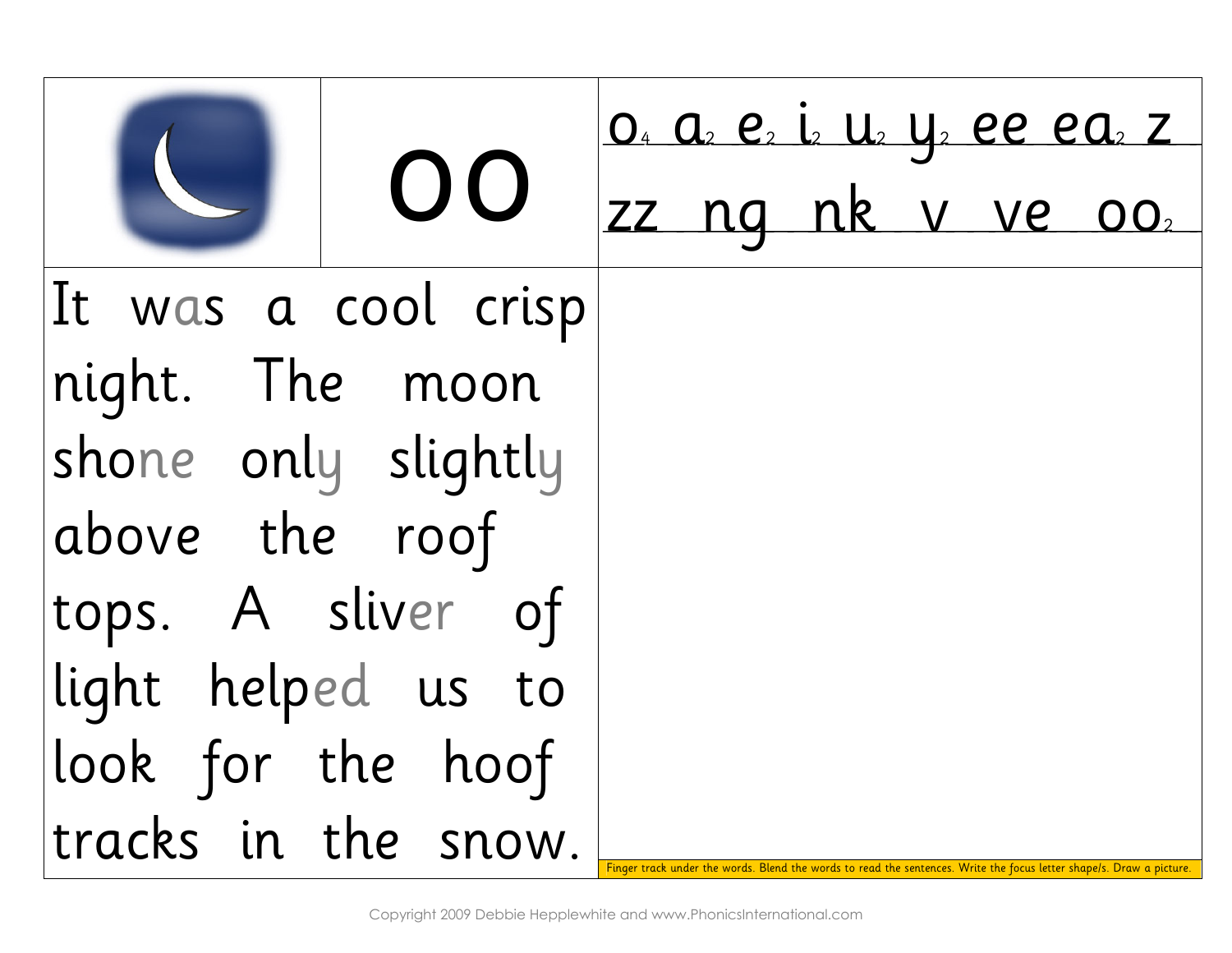-y o4 a2 e2 i2 u2 ee ea2 z zz ng nk v ve oo2 y3 Yesterday was very sunny. We saw a massive yak on our trip. It had a long, shaggy coat and big horns. It looked very scary as this is not an animal that we see very often! Finger track under the words. Blend the words to read the sentences. Write the focus letter shape/s. Draw a picture.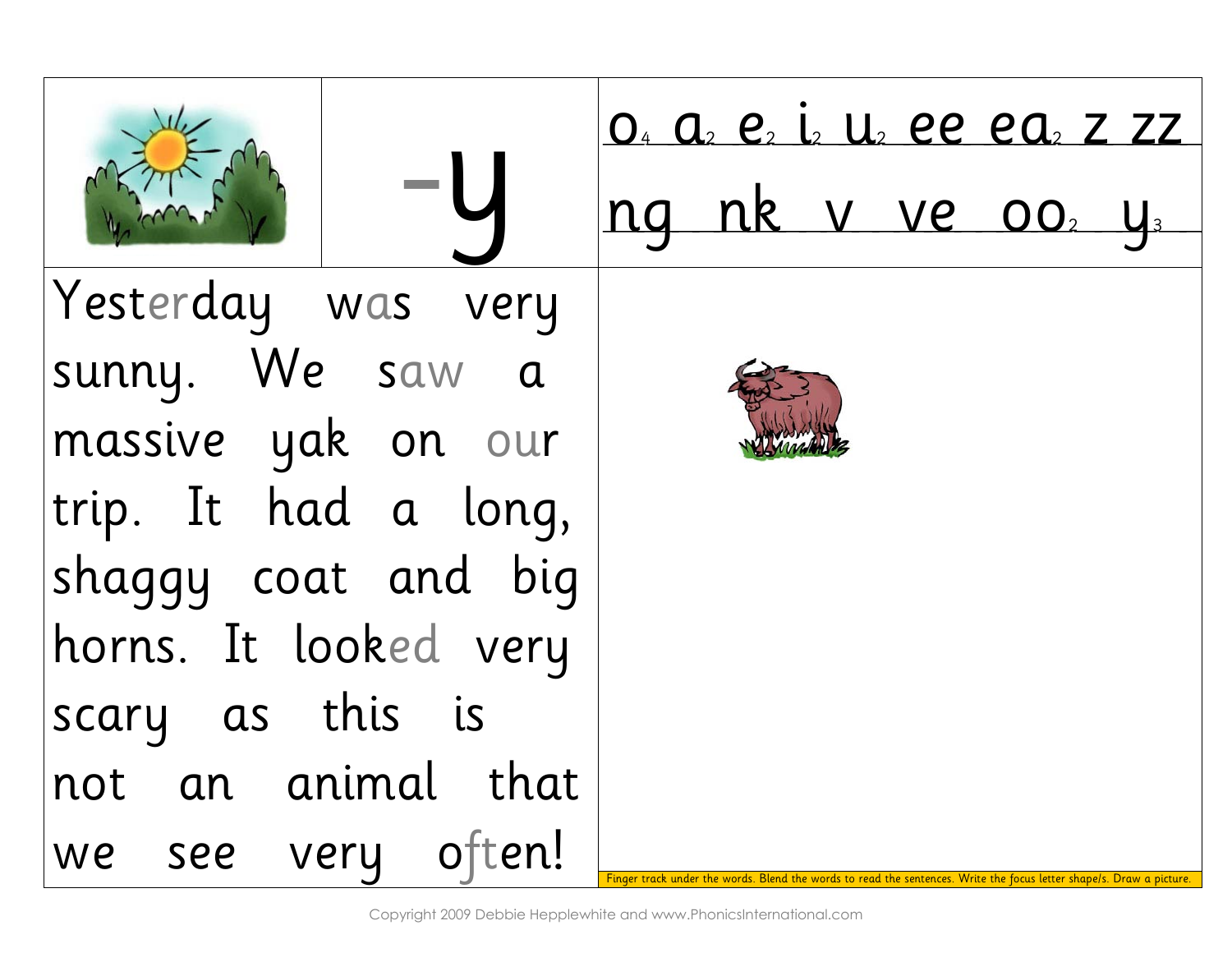|                       | $-\mathsf{X}$ | <u>0. a e i u ee ea z zz</u><br>ng nk v ve 002 y x                                            |
|-----------------------|---------------|-----------------------------------------------------------------------------------------------|
| Max looked out of     |               |                                                                                               |
| the window and saw    |               |                                                                                               |
| a fox cub. The next   |               |                                                                                               |
| thing he saw was      |               |                                                                                               |
| six more all playing! |               |                                                                                               |
| The mother fox, or    |               |                                                                                               |
| vixen, followed soon  |               |                                                                                               |
| after with food for   |               |                                                                                               |
| the hungry cubs.      |               | words. Blend the words to read the sentences. Write the focus letter shape/s. Draw a picture. |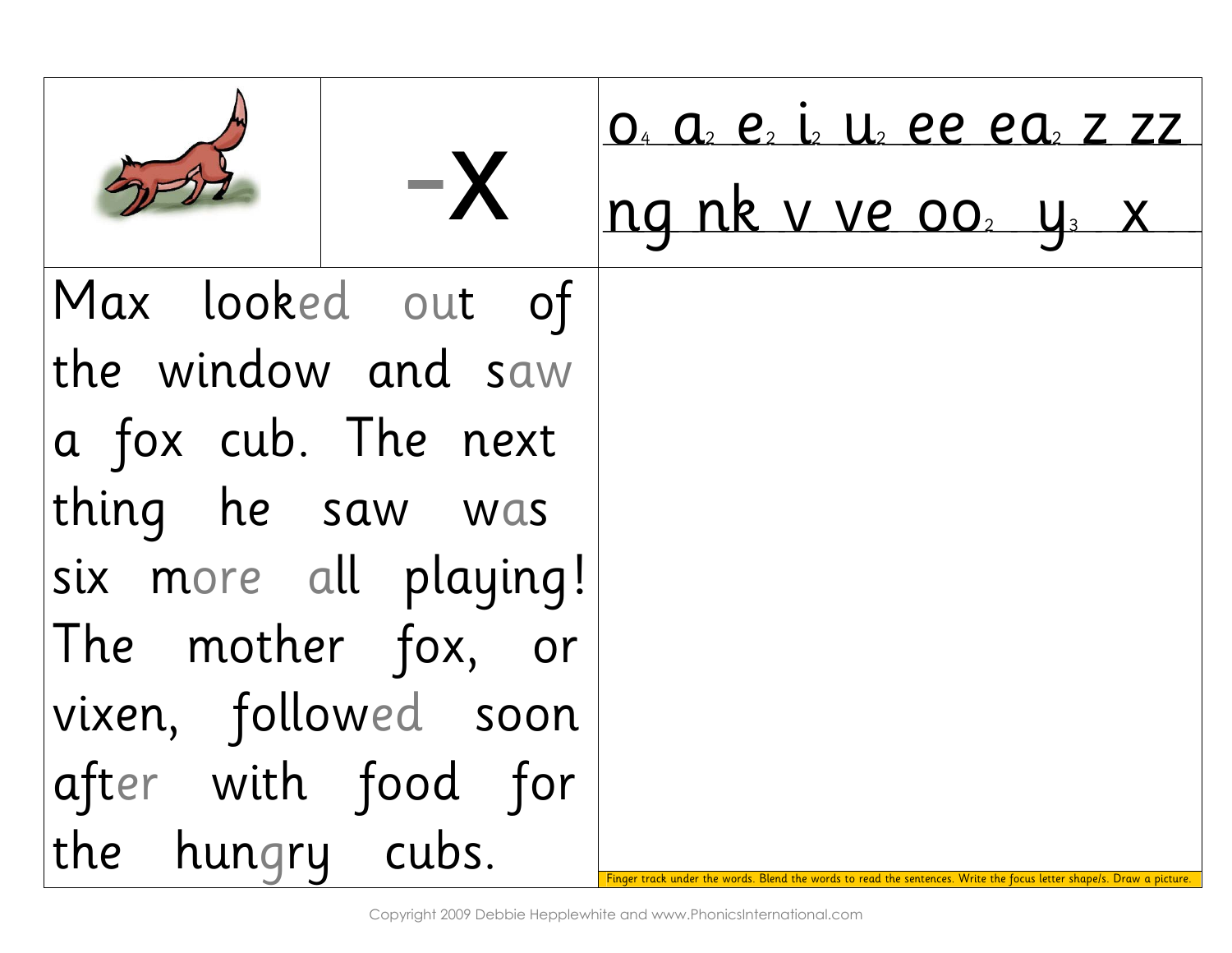|                      | <u>ee ea, z zz ng nk v ve</u>                                                                                        |
|----------------------|----------------------------------------------------------------------------------------------------------------------|
| <b>CN</b>            | 00, y <sub>3</sub> x ch                                                                                              |
| Max got a bigger     |                                                                                                                      |
| desk for his fax. He |                                                                                                                      |
| also chose a swivel  |                                                                                                                      |
| chair. Max was not   |                                                                                                                      |
| a rich chap but it   |                                                                                                                      |
| gave him such a      |                                                                                                                      |
| good feeling to get  |                                                                                                                      |
| much chunkier and    |                                                                                                                      |
| better furniture.    | Finger track under the words. Blend the words to read the sentences. Write the focus letter shape/s. Draw a picture. |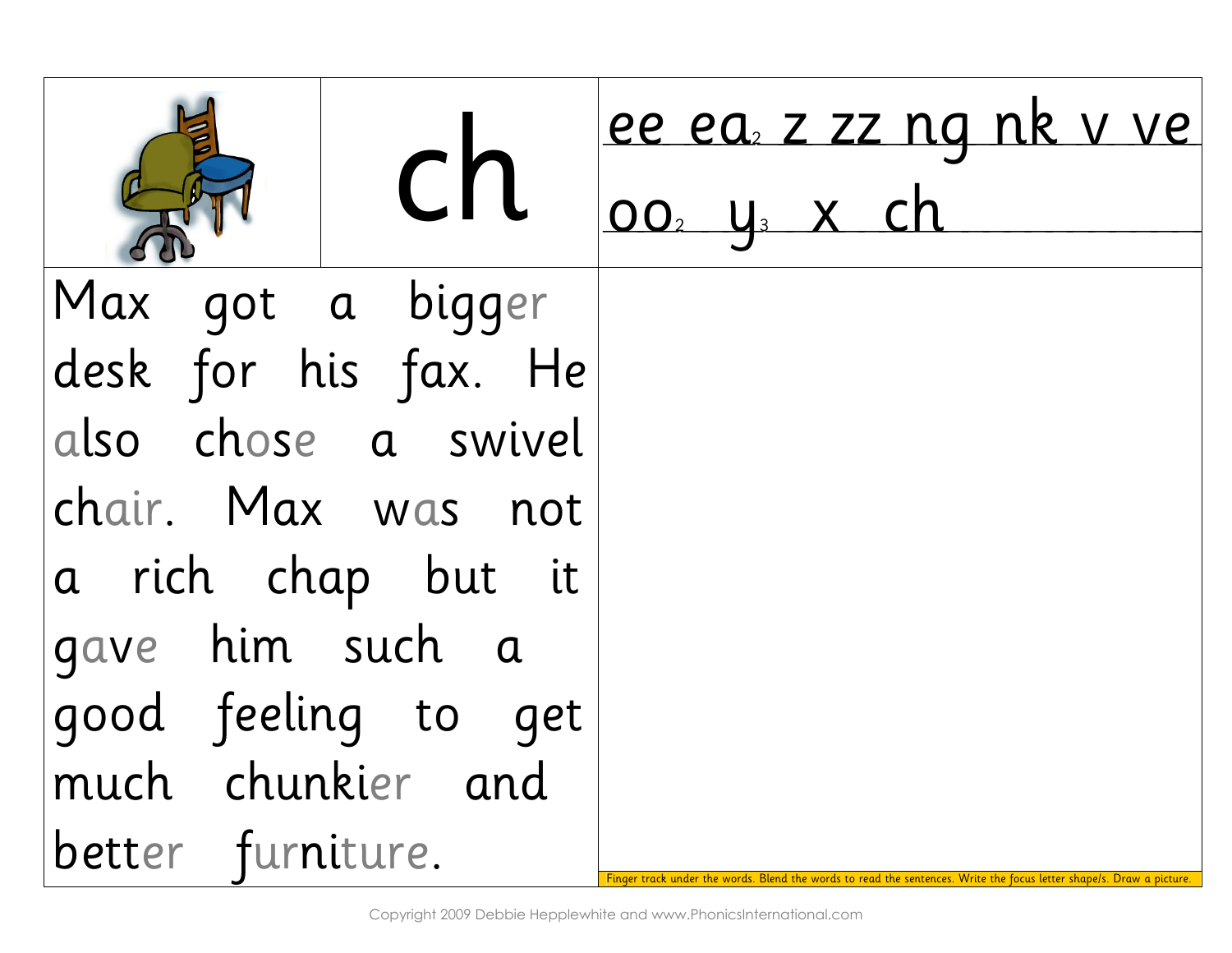| sh                   | ee ea z zz ng nk v ve<br>002 y <sub>3</sub> x ch sh                                                                  |
|----------------------|----------------------------------------------------------------------------------------------------------------------|
| Shelley is a sheep.  |                                                                                                                      |
| She got lost last    |                                                                                                                      |
| week. Shep, the      |                                                                                                                      |
| sheep dog, found     |                                                                                                                      |
| Shelley. Shep chased |                                                                                                                      |
| her safely back to   |                                                                                                                      |
| the fold thanks to   |                                                                                                                      |
| the training he had  |                                                                                                                      |
| been given by Shona. | Finger track under the words. Blend the words to read the sentences. Write the focus letter shape/s. Draw a picture. |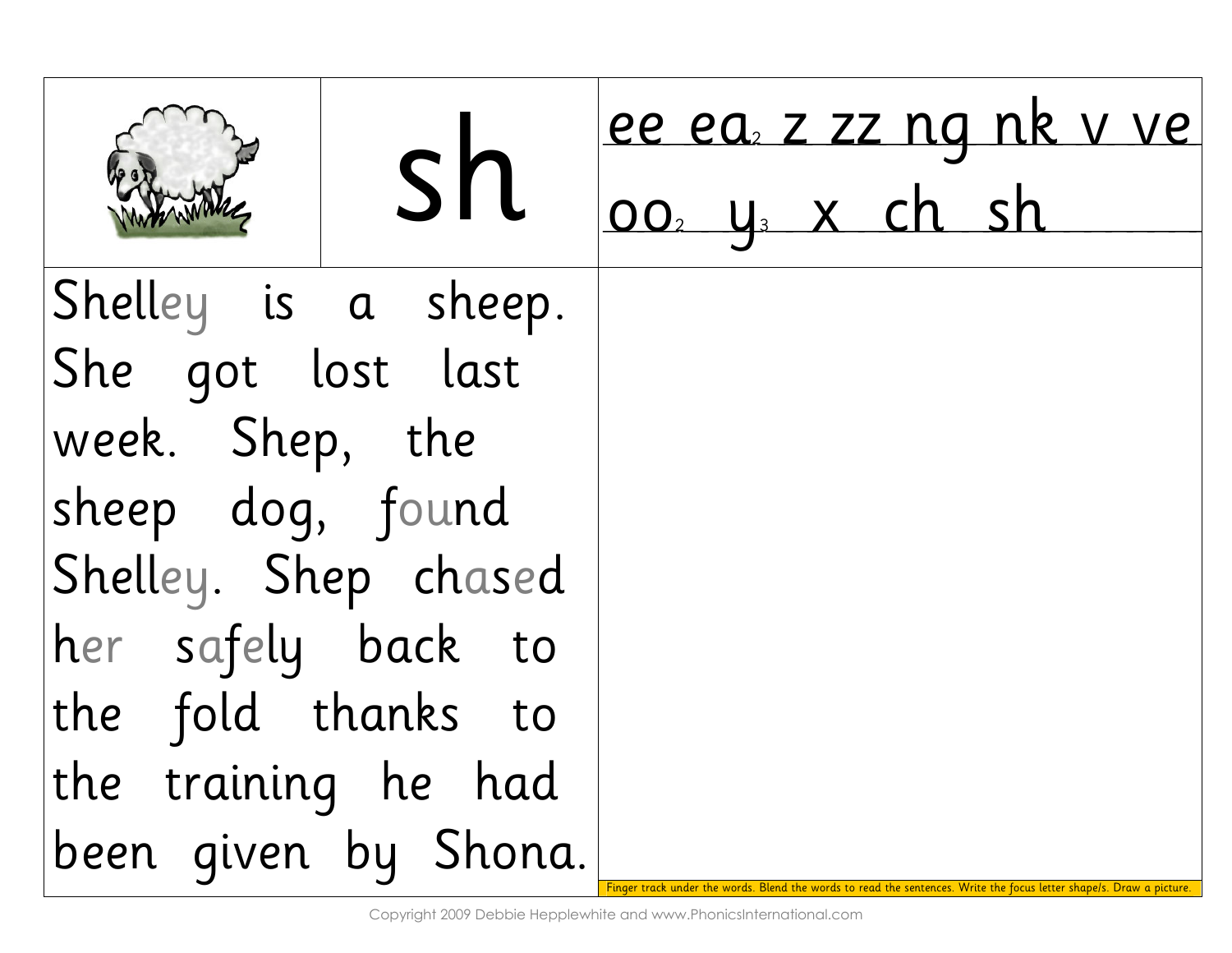| th                     | ee ea, z zz ng nk v ve        |  |  |  |  |
|------------------------|-------------------------------|--|--|--|--|
|                        | 002 y <sub>3</sub> x ch sh th |  |  |  |  |
| Theo saw three little  |                               |  |  |  |  |
| moths land on three    |                               |  |  |  |  |
| prickly thistles. The  |                               |  |  |  |  |
| thistles were growing  |                               |  |  |  |  |
| in the cracks of an    |                               |  |  |  |  |
| old cobbled path.      |                               |  |  |  |  |
| Theo thought, "Both    |                               |  |  |  |  |
| moths and thistles     |                               |  |  |  |  |
| are beautiful things". |                               |  |  |  |  |